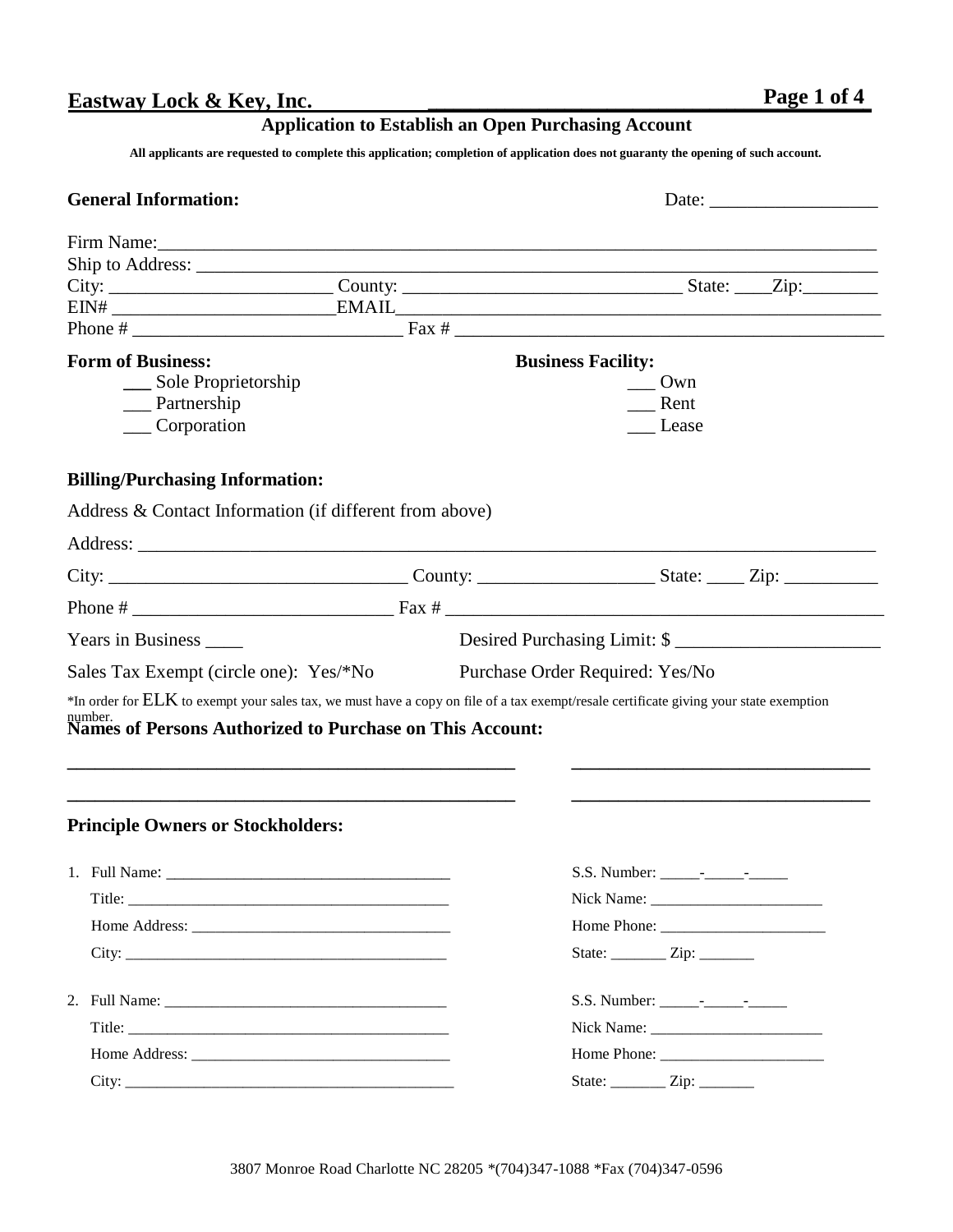|                       | Eastway Lock & Key, Inc.                  |  |  | Page 2 of 4 |
|-----------------------|-------------------------------------------|--|--|-------------|
| <b>Bank Reference</b> |                                           |  |  |             |
|                       |                                           |  |  |             |
|                       |                                           |  |  |             |
|                       |                                           |  |  |             |
|                       |                                           |  |  |             |
|                       | <b>Business (Trade) Credit References</b> |  |  |             |
|                       |                                           |  |  |             |
|                       |                                           |  |  |             |
|                       |                                           |  |  |             |
|                       |                                           |  |  |             |
|                       |                                           |  |  |             |
|                       |                                           |  |  |             |
|                       |                                           |  |  |             |
|                       |                                           |  |  |             |
|                       |                                           |  |  |             |
|                       |                                           |  |  |             |
|                       |                                           |  |  |             |
|                       |                                           |  |  |             |

This information is provided to ELK for the purposes of obtaining credit. All companies, agencies, and persons listed, along with major Credit Bureaus, are hereby authorized to release both personal and business credit information with supporting documentation.

The undersigned agrees and understands that ELK may, at their discretion, apply the customer's payment or credit memo against any open invoice and/or debit memo outstanding.

The undersigned agrees and understands that any credit or debit card placed on file with ELK may be charged at ELK's discretion to pay any open invoices or debit memos outstanding.

Upon approval of this application, ELK will issue an approval letter wherein the terms of this credit account will be described in detail.

The undersigned agrees and understands that this account will remain on COD terms until and unless this application is approved.

The undersigned has read, clearly understands and agrees to all the above and any terms and conditions of sale and appointment as indicated in the ELK Terms and Recovery Agreement, approval letters and price lists.

| Authorized Officer's Signature: | Date:  |  |
|---------------------------------|--------|--|
| Print Name:                     | Title: |  |
| Company                         |        |  |
| Name:                           |        |  |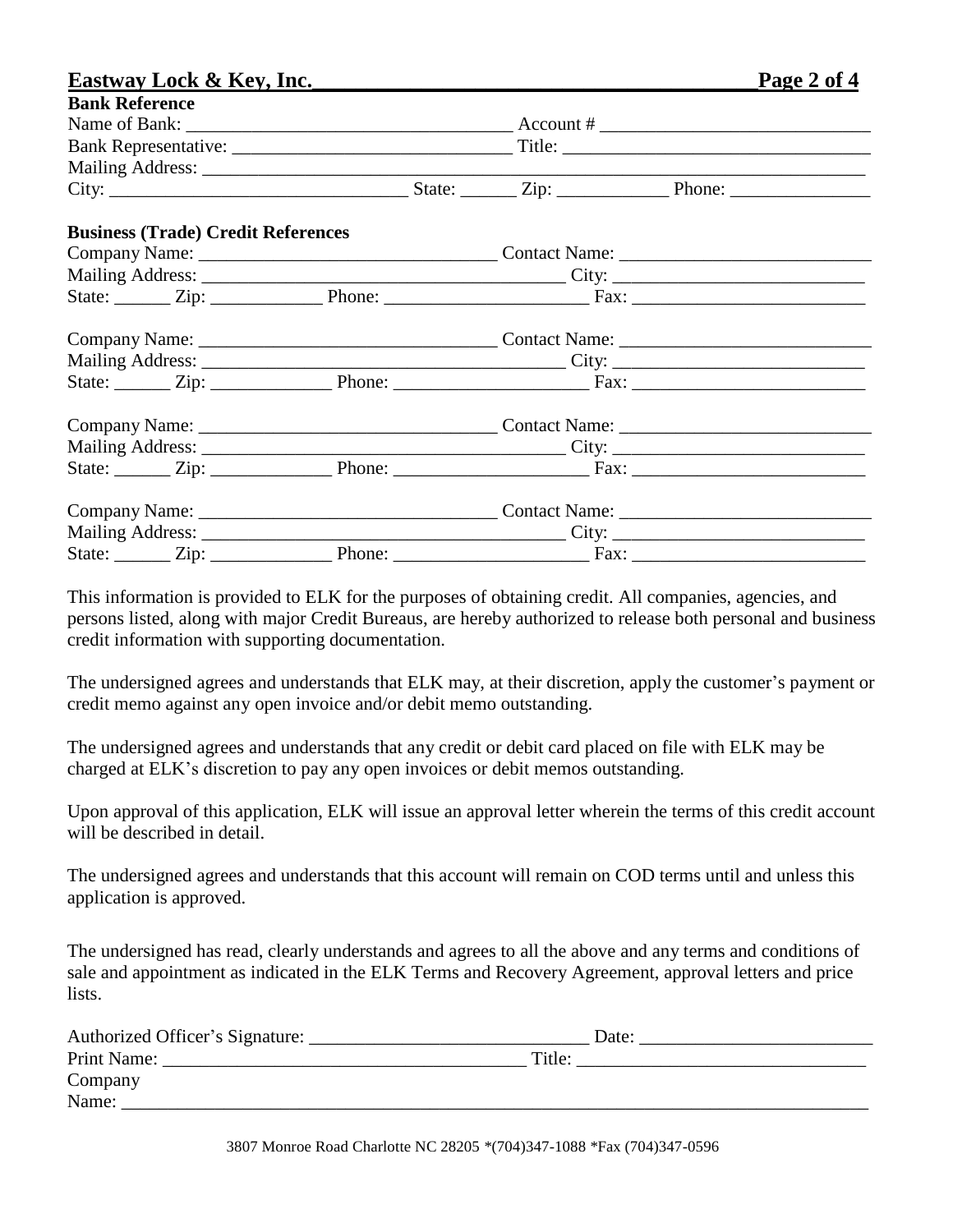#### **TERMS AND RECOVERY AGREEMENT**

The following disclosures in connection with your account are made pursuant to the Federal Truth-in-Lending Act. Forbearance to exercise any option or right by Eastway Lock & Key, Inc. (herein "ELK") with respect to any failure or breach of the undersigned shall not constitute a waiver of the right or option as to any subsequent failure or breach.

- 1. In the event this account becomes past due, the past due balance will be subject to a monthly finance charge of 1.5% per month which is equal to an annual percentage rate of 18%. ELK also reserves the following rights until the account is brought current:
	- a. ELK may add COD terms and a 25% surcharge to all future orders to collect current and past due amounts in a timely manner. The surcharge will be applied to past due balances.
	- b. ELK may place the account on a "credit hold", disallowing delivery or pickup. ELK assumes no responsibility for the consequences of delayed shipments due to "credit hold" status.
- 2. In the event an account becomes 60 or more days past due, ELK may seek any and all legal remedies prescribed by law, including, but not limited to:
	- a. Placing the undersigned with a collection agency or attorney for collection of the outstanding balance with all interest and fees accruing thereon, including reasonable collection and/or attorney's fees.
- 3. **COD Terms:** Payment in full is due at the time of delivery or pickup. If payment in full is not made, delivery and/or pickup will be held until payment is received. In the event that other payment arrangements are made all before mentioned penalties and fees will apply.
- 4. **Credit Terms** will be described in detail in an approval letter to be mailed by ELK. Any breach of terms described therein is subject to the above-mentioned penalties and fees.
- 5. **Returned Checks:** All returned checks must be honored **in cash or certified check** within ten days of notification by ELK. ELK will charge a \$25.00 fee on all returned checks each time they are returned, and may seek legal recourse to collect thereupon if not paid in a timely manner.

The undersigned hereby agrees to the above and that this account shall be governed by the laws of the State of North Carolina, and in the event of any dispute concerning this Agreement or the products sold hereunder, suit may be brought only in a court of competent jurisdiction in the State of North Carolina, County of Mecklenburg.

| Authorized Officer's Signature: | Date:  |
|---------------------------------|--------|
| Print Name:                     | Title: |
| Company Name:                   |        |